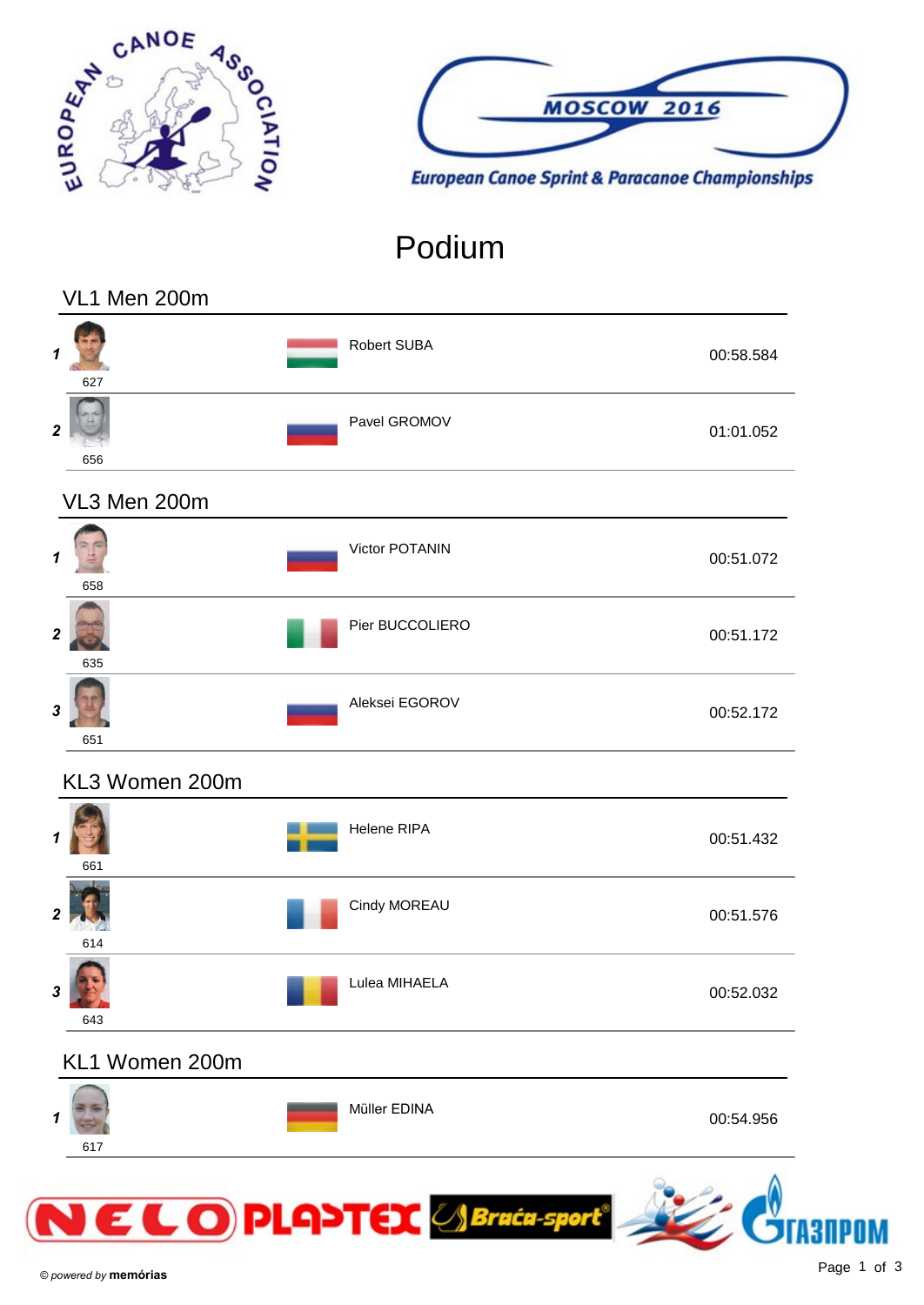



## Podium

#### KL1 Women 200m